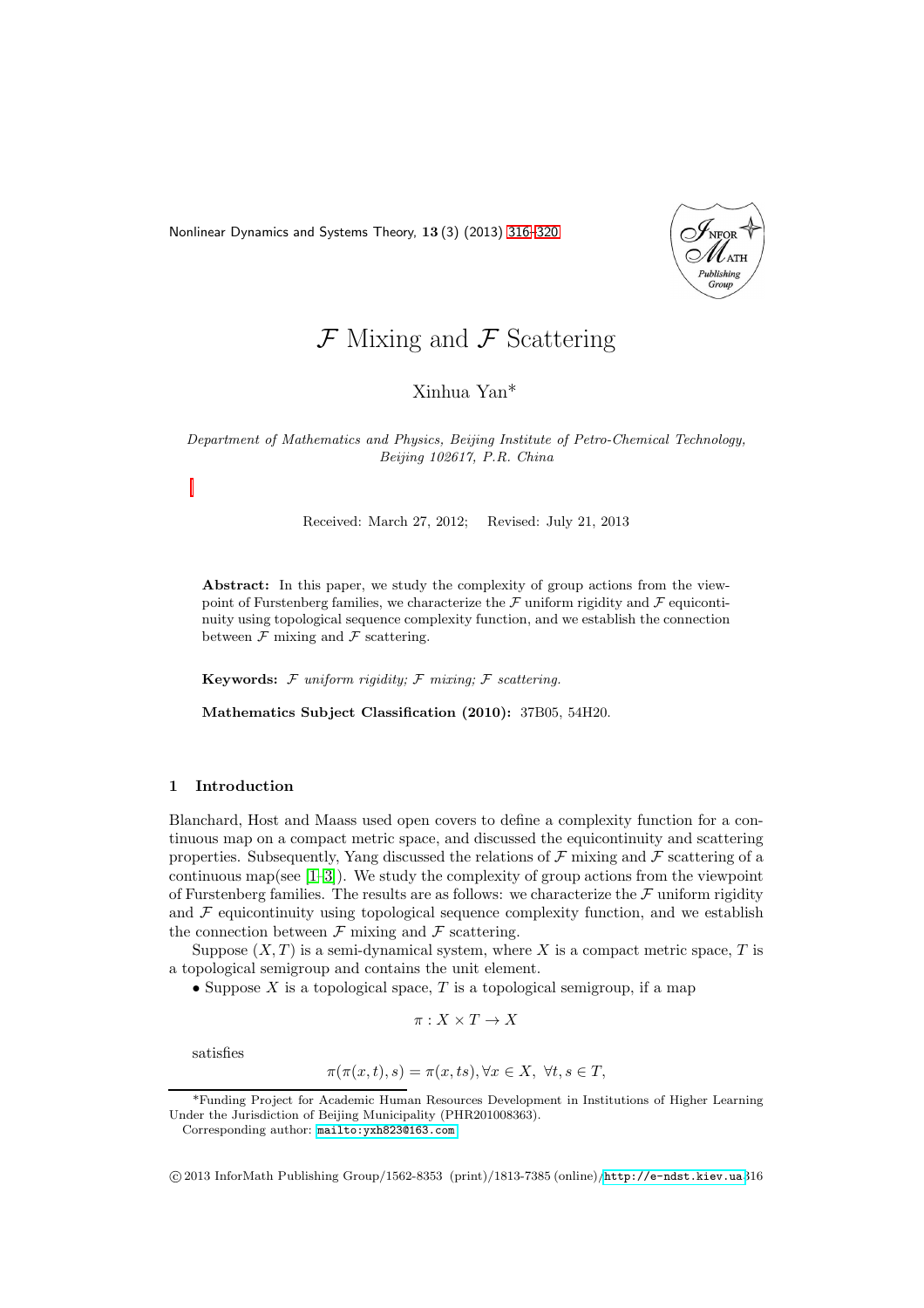then we call  $\pi$  a right action of T on X. If the right action  $\pi$  is continuous, then  $(X, T, \pi)$ is called a semi-dynamical system (abbreviation:  $(X, T)$ ). Often we write  $\pi(x, t) = xt$ .

• We denote by  $P$  the collection of all subsets of T. Subset  $\mathcal F$  of  $\mathcal P$  is called a family, if P has hereditary upward, i.e., if  $F_1 \subset F_2$  and  $F_1 \in \mathcal{F}$ , then  $F_2 \in \mathcal{F}$ . The family F is a proper family when it is a proper subset of  $P$ , neither empty nor all of  $P$ .

For a family  $\mathcal F$ , we define the dual family:

$$
k\mathcal{F} = \{F|F \cap F_1 \neq \emptyset, \text{ for all } F_1 \in \mathcal{F}\}
$$
  
= 
$$
\{F|T \setminus F \notin \mathcal{F}\}.
$$

• For  $t \in T$  define  $g^t : T \to T$  by  $g^t(s) = ts, \forall s \in T, g^t$  is called a translation map. If for any  $t \in T$  and any  $F \in \mathcal{F}$ , we have  $(g^t)^{-1}(F) \in \mathcal{F}$ , then a family  $\mathcal F$  is called translation invariant. Write  $\tau \mathcal{F} = \{ F | (g^{t_1})^{-1}(F) \cap \cdots \cap (g^{t_k})^{-1}(F) \in \mathcal{F}$ , for any finite subset  $\{t_1, t_2, \cdots \}$  $\cdot$ ,  $t_k$  of T }. Let B be a family of infinite subset of T, if  $kB \cdot \mathcal{F} = \{A \cap F | A \in kB, F \in$  $\mathcal{F} \subset \mathcal{F}$ , then a proper family  $\mathcal{F}$  is called full.

• Assume that F is a family,  $x \in X$ . Write  $\omega_{\mathcal{F}}(x) = \bigcap_{F \in k\mathcal{F}} xF$ , then  $\omega_{\mathcal{F}}(x)$  is called a F limit set of x;  $y \in \omega_{\mathcal{F}}(x)$ , i.e., for any neighborhood U of  $y, D(x, U) = \{t | xt \in$  $U\} \in \mathcal{F}$ , then y is called a  $\mathcal F$  limit point of x. Recall that the continuous action  $\pi$ on X induces a continuous action  $\pi_*$  of T on  $C^u(X,X)$  by  $(\pi_t)_*(h) = \pi_t \circ h$ . We call  $(X, T)$  *F* uniformly rigid, if  $id \in \omega_{\mathcal{F}}(id)$ , i.e., for any  $\varepsilon > 0$ ,  $\{t | d(\pi_t, id) < \varepsilon\} \in \mathcal{F}$  (where  $d(\pi_t, id) = \sup \{ d(\pi_t(x), x) | x \in X \}.$ 

• Let  $C = \{U_1, \dots, U_k\}$  be an open cover of X. If S is a infinite subset of T, denote the set of all finite subsets of S by  $F(S)$ . For  $A \in F(S)$ , denote  $C_0^A = \bigvee_{t \in A} (\pi_t)^{-1} C$ . Let  $r_S(T, C, A)$  denote the number of sets in a finite subcover of  $C_0^A$  with smallest cardinality. We get a map  $r_S(T, C, \cdot) : F(S) \to Z^+, A \mapsto r_S(T, C, A)$ .  $r_S(T, C, \cdot)$  is said to be the topological complexity function of the cover C along S. Put  $E = \{1, \dots, k\}$ . One defines a map  $\omega: T \to E, t \mapsto \omega(t)$ . If  $x \in \bigcap_{t \in S} \pi_t^{-1} U_{\omega(t)}$ , then  $\omega$  is called a  $C_S$ -name of x. Denote  $J^*(\omega) = \bigcap_{t \in T} \pi_t^{-1} U_{\omega(t)}, J^*_S(\omega) = \bigcap_{t \in S} \pi_t^{-1} U_{\omega(t)}.$  If  $\bigcup_{i \in I} J^*_S(\omega_i) = X$ , then we say that the set of  $C_S$ -names  $\omega_i$  covers X. Let  $M(T, E)$  be the set of maps from T to E and  $M(S, E)$  be the set of maps from S to E.

• For any open set U, V of X, if  $D(U, V) = \{t \in T | U \cap \pi_t^{-1} V \neq \emptyset\} \in \mathcal{F}$ , then  $(X, T)$ is called F transitive. If  $(X \times X, T)$  is F transitive, then  $(X, T)$  is called F mixing; If for any  $S \in \mathcal{F}$ , and any finite cover C of X by non-dense open sets, we have  $r_S(T, C, \cdot)$ is unbounded, then  $(X, T)$  is called F scattering.

# 2  $\mathcal F$  Uniformly Rigid,  $\mathcal F$  Mixing and  $\mathcal F$  Scattering

**Lemma 2.1** Suppose T is countable, a finite cover  $C = (U_1, \dots, U_k)$  has complexity bounded by m if and only if there exist  $\omega_1, \dots, \omega_m \in M(T, E)$  such that  $\bigcup_{i=1}^m J^*(\omega_i) = X$ .

**Proof.** Since T is countable, suppose  $T = \{t_1, t_2, \dots, t_n, \dots\}$ . Take  $A_n = \{t_1, \dots, t_n\}$ , then  $r_T(T, C, A_n) \leq m$ .

Denote by  $H(n)$  the set of m-tuples  $(v_1, \dots, v_m)$  of elements of  $M(T, E)$  such that  $(J_{A_n}^*(v_1),\dots,J_{A_n}^*(v_m))$  covers X, the set  $H(n)$  is non-empty and a closed subset of  $M(T, E)^m$ . If  $(J_{A_n}^*(v_1), \dots, J_{A_n}^*(v_m))$  covers X, then  $(J_{A_{n-1}}^*(v_1), \dots, J_{A_{n-1}}^*(v_m))$  covers X too, hence  $H(n) \subseteq H(n-1)$ , the intersection  $H = \bigcap_{n=0}^{\infty} H(n)$  is non-empty, so there is  $\omega = (\omega_1, \dots, \omega_m) \in H$ . Obviously  $\cup_{i=1}^m J^*(\omega_i) = \lim_{n \to \infty} \cup_{i=1}^m J^*_{A_n}(\omega_i) = X$ .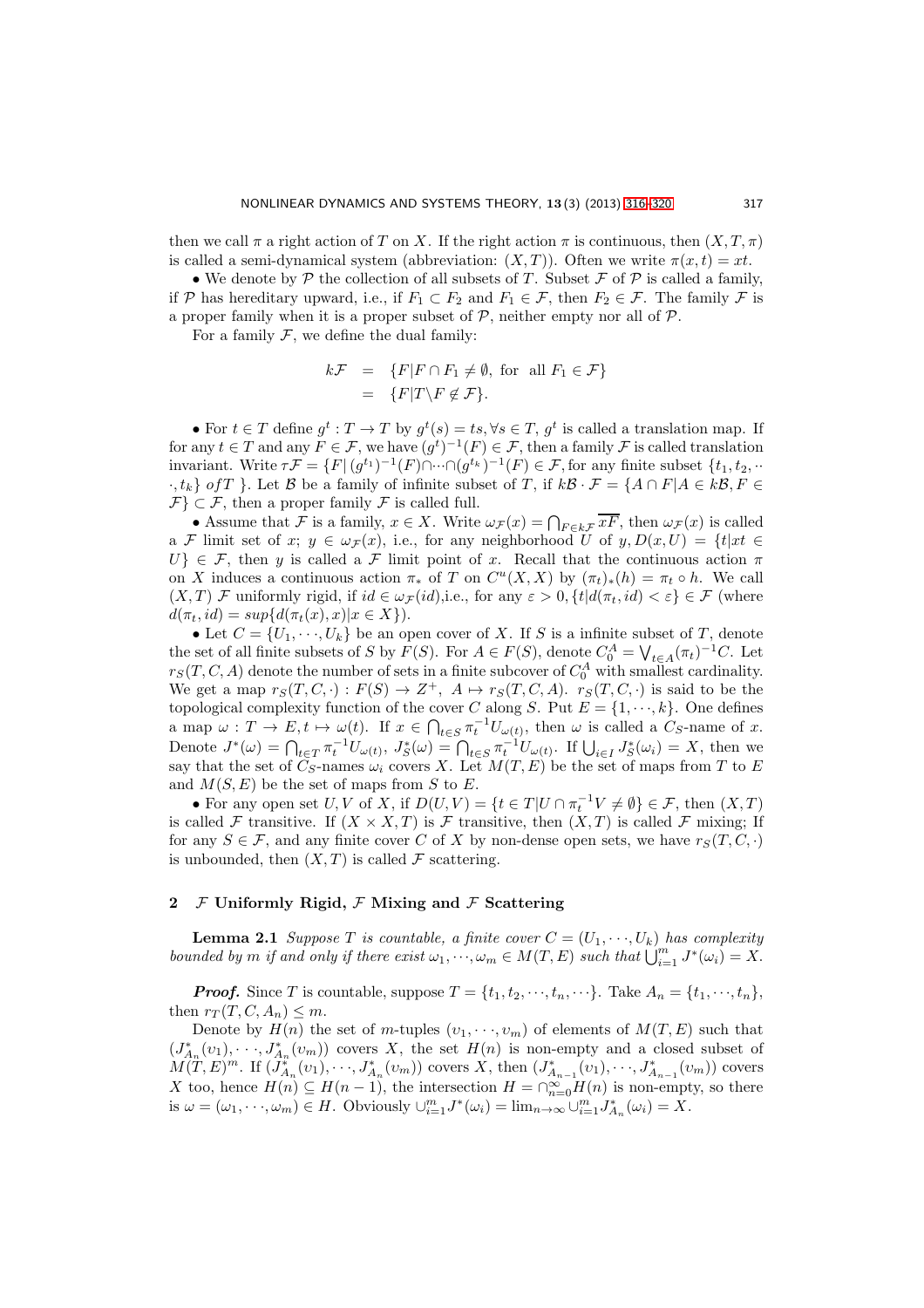318 XINHUA YAN

**Theorem 2.1** Suppose  $T$  is a topological group satisfying the second axiom of countability. Then  $(X, T)$  is F uniformly rigid if and only if there is a set  $S \in \mathcal{F}$  containing a unit element, for any finite cover C of X,  $r_S(T, C, \cdot)$  is bounded and  $C_S$ -names  $\omega_i$ covering X are k instant.

**Proof.**  $\Rightarrow$ . Since  $(X,T)$  is F uniformly rigid,  $id \in \omega_{\mathcal{F}}(id)$ . Let  $\varepsilon$  be a Lebesgue number of C, then  $S = \{t \in T | sup_{x \in X} d(\pi_t(x), x) < \frac{\varepsilon}{2} \}$  $\{\frac{\varepsilon}{2}\} \in \mathcal{F}$ . Let  $x_1, \dots, x_m \in X$  be such that the open balls  $\{B(x_i, \frac{\varepsilon}{2})\}$  $\frac{\varepsilon}{2}$ |i = 1, 2, ···, m} cover X. For any  $t \in S$ , we have  $B(x_i, \frac{\varepsilon}{2})$  $\frac{\varepsilon}{2}$ ) $t \subset$  $B(x_i, \varepsilon)$ , and for any  $1 \leq i \leq m$ , there is  $U_{l(i)} \in C$  such that  $B(x_i, \varepsilon) \subset U_{l(i)}$ . Then for any finite set A of S, we have  $B(x_i, \frac{\varepsilon}{2})$  $\frac{\varepsilon}{2}) \subset \bigcap_{t \in A} \pi_t^{-1} U_{l(i)},$  suppose the number of  $U_{l(i)}$  is k. Since  $\{\bigcap_{t\in A}\pi_t^{-1}(U_{l(i)})\big|i=1,\cdots,m\}$  is a finite cover of  $\bigvee_{t\in A}\pi_t^{-1}(C)$ , then  $r_S(T,\tilde{C},A)\leq$ k. By Lemma 2.1, for a countable dense set D of S, we have  $\bigcup_{i=1}^{k} \bigcap_{t \in D} \pi_t^{-1}(U_{l(i)}) = X$ . By the denseness of D,  $\bigcup_{i=1}^{k} \bigcap_{t \in S} \pi_t^{-1}(U_{l(i)}) = X$ .

 $\Leftarrow$ . If  $(X,T)$  is not F uniformly rigid, then there is  $\varepsilon > 0$ , such that  $\{t | d(\pi_t, id) <$  $\varepsilon$   $\xi \notin \mathcal{F}$ , then  $S' = \{t | d(\pi_t, id) \geq \varepsilon\} \in k\overline{\mathcal{F}}$ . Let  $C = \{U_1, \cdots, U_m\}$  be a finite cover by open balls with radius  $\frac{\varepsilon}{4}$ . If there is  $S \in \mathcal{F}$ , for any finite set A of S, we have  $r_S(T, C, A) \leq k$ and  $C_S$ -names  $\omega_i$  covering X are instant. Then by Lemma 2.1, there exists a closed cover  $\{X_1, \dots, X_k\}$  of X, where  $X_i = \bigcap_{t \in S} \pi_t^{-1}(\overline{U_{i'}})$ . Because of  $S \cap S' \neq \emptyset$ , take  $t \in S \cap S'$ , then  $d(\pi_t, id) \geq \varepsilon$ , that is there is  $x_t \in X$  such that  $d(x_t t, x_t) \geq \varepsilon$ . Let  $x_t \in X_i$ , then  $x_t \in \overline{U_{i'}}$  and for any  $s \in S$  we have  $x_ts \in \overline{U_{i'}}$  that is  $d(x_ts,x_t) \leq \frac{\varepsilon}{2}$  $\frac{\varepsilon}{2}$ , which contradicts the assumption  $d(x_t, x_t) \geq \varepsilon$ .

**Theorem 2.2**  $(X, T)$  is F equicontinuous if and only if there is  $F \in \mathcal{F}$ , and for any finite open cover C,  $r_F(T, C, \cdot)$  is bounded.

**Proof.** The proof is similar to the proof of Proposition 2.2 in [\[4\]](#page-4-3).

**Remark 2.1** In the case  $T = Z_+, \mathcal{F}$  is the family of infinite subsets. If X is represented as the unit circle in C, then  $\tilde{\theta}^1$  is given by  $\tilde{\theta}^1(Z) := \alpha z(z \in C, |z| = 1)$  with  $\alpha := exp(2\pi i \theta)$ , let  $\theta$  be irrational, then  $(X, \tilde{Z}_+, \tilde{\theta}^1)$  is  $\mathcal{F}$  equicontinuous.

In the following we discuss the existence of  $\mathcal F$  equicontinuous point, and the connection between  $\mathcal F$  mixing and  $\mathcal F$  scattering.

**Lemma 2.2** Assume  $\mathcal F$  is a translation invariant proper family,  $(X, T)$  is not  $k\mathcal F$ mixing if and only if there is a non-empty open set  $U, V$  of X and  $S \in \mathcal{F}$ , such that for any  $t \in S$  either  $\pi_t^{-1}U \cap U = \emptyset$  or  $\pi_t^{-1}V \cap U = \emptyset$ .

**Proof.** The proof is similar to the proof of Lemma 3.1 of [\[2\]](#page-4-4).

**Theorem 2.3** Assume that  $\mathcal F$  is a translation invariant proper family, if there is  $F \in \mathcal{F}$ , such that there is a F equicontinuous point x, then  $(X,T)$  is not  $k\mathcal{F}$  mixing.

**Proof.** Take  $y \in X$  and  $y \neq x$ , let  $\varepsilon < d(y, x)$ . Since x is a F equicontinuous point, there is  $\delta, 0 < \delta < \frac{\varepsilon}{4}$ , if  $d(x, z) < \delta$ , we have  $d(x, zt) < \frac{\varepsilon}{4}$  $\frac{\varepsilon}{4}$  ( $\forall t \in F$ ). Let  $U = B(y, \delta)$ ,  $V =$  $B(x, \delta)$ , if there is  $t \in F$  such that  $\pi_t^{-1}U \cap V \neq \emptyset$ , then  $\pi_t V \cap U \neq \emptyset$ , thus  $\pi_t V \cap V = \emptyset$ , that is  $\pi_t^{-1}V \cap V = \emptyset$ . By Lemma 2.2,  $(X,T)$  is not  $k\mathcal{F}$  mixing.

**Lemma 2.3** If the family F is full, then  $(X,T)$  is F mixing if and only if  $(X,T)$  is  $\tau \mathcal{F}$  transitive.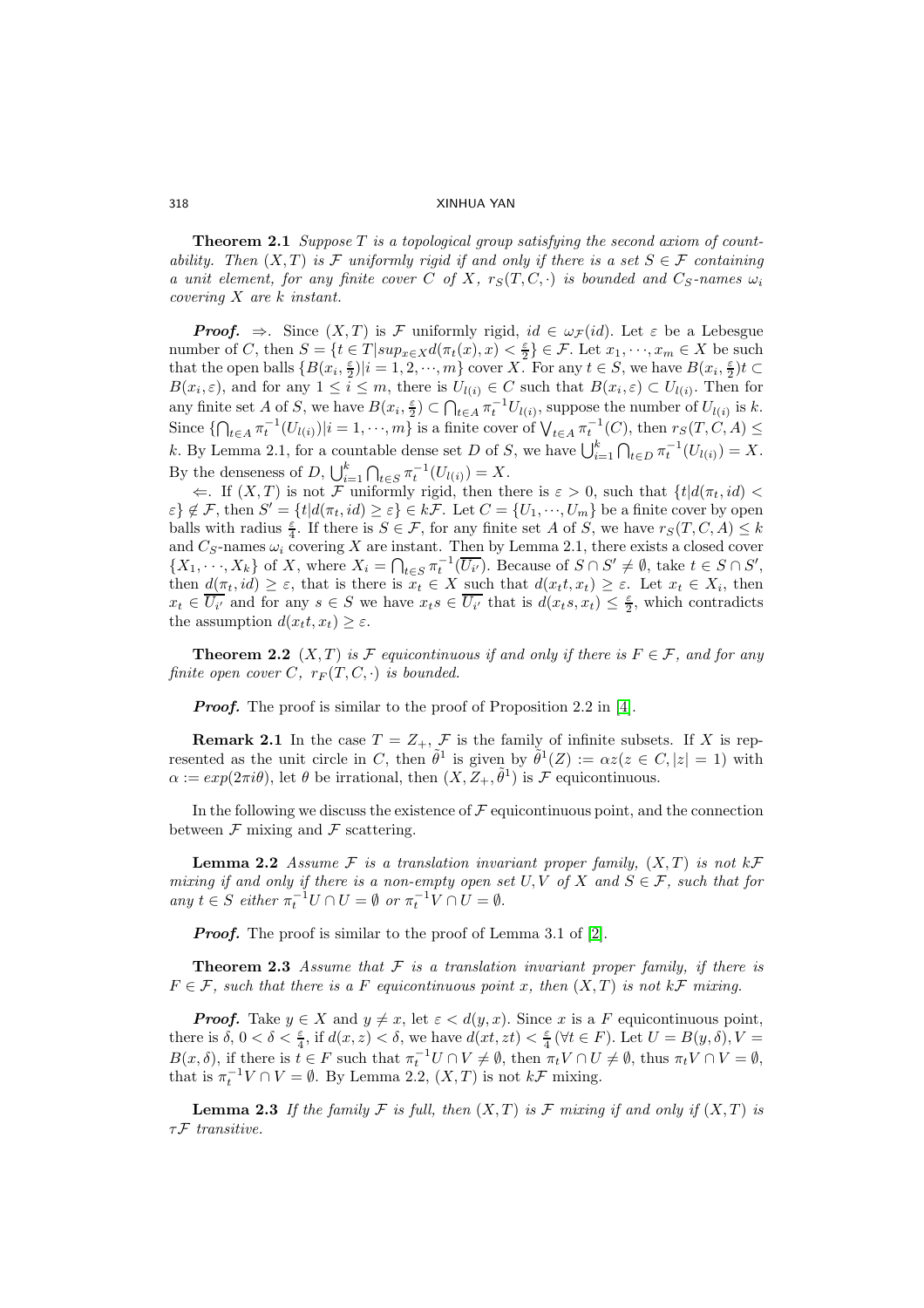**Proof.** The proof can be found in [\[4\]](#page-4-3).

**Theorem 2.4** Assume that T is commutative, F is full, and  $(X, T)$  is F mixing, then  $(X, T)$  is  $k\tau \mathcal{F}$  scattering.

**Proof.** For any non-trivial closed cover  $\alpha = (W_1, \dots, W_n)$  of X. Let  $U_1, U_2, V_1, V_2$ be non-empty open sets of X, since  $(X, T)$  is F mixing,

$$
F = D(U_1, U_2) \cap D(V_1, V_2) \in \mathcal{F}.
$$

Take  $t \in F$ , let  $U = U_1 \cap \pi_t^{-1} U_2$ ,  $V = V_1 \cap \pi_t^{-1} V_2$ . By Lemma 2.3,  $(X, T)$  is  $\tau \mathcal{F}$  transitive, then  $D(U, V) \in \tau \mathcal{F}$ . Because of  $D(U, V) \subset D(U_1, U_2) \cap D(V_1, V_2)$ , and  $\tau \mathcal{F}$  is a family, then  $D(U_1, U_2) \cap D(V_1, V_2) \in \tau \mathcal{F}$ .

Now we take U, V such that U, V do not simultaneously belong to any element of  $\alpha$ . Let  $S_1 = D(U, U) \cap D(U, V) \in \tau \mathcal{F}$ , for any  $S \in k \tau \mathcal{F}$  there are  $t_1 \in S_1 \cap S$  and  $x_1, x'_1 \in U$  such that

$$
x_1 t_1 \in U, \ x_1' t_1 \in V.
$$

So one takes  $A_1 = \{t_1\}$ , then  $r_S(T, \alpha, A_1) \geq 2$ . By the continuity of  $\pi$ , there exists a neighbourhood  $U_1 \subset U$  of  $x'_1$  such that  $U_1 t_1 \subset V$ . Let  $S_2 = D(U_1, U) \cap D(U_1, V) \in \tau \mathcal{F}$ , then there are  $t_2 \in S_2 \cap S$  and  $x_2, x'_2 \in U_1$  such that

$$
x_2t_1 \in V, x_2't_1 \in V, x_2t_2 \in V, x_2't_2 \in U.
$$

Obviously  $t_1 \neq t_2$ . so we take  $A_2 = \{t_1, t_2\}$  then  $r_S(T, \alpha, A_2) \geq 3$ . By the continuity of  $\pi$ , there exists a neighbourhood  $\tilde{U}_2 \subset U_1$  of  $x'_2$  such that  $U_2t_1 \subset U_1$ . Let  $S_3 =$  $D(U_2, U) \cap D(U_2, V) \in \tau \mathcal{F}$ , then there are  $t_3 \in S_3 \cap S$  and  $x_3, x'_3 \in U_2$  such that

$$
x_3t_1\in V,\, x_3't_1\in V,\ x_3t_2\in V,\, x_3't_2\in U\,x_3t_3\in U, x_3't_3\in V.
$$

so one takes  $A_3 = \{t_1, t_2\}$  then  $r_S(T, \alpha, A_3) \geq 4$ .

Using similar arguments repeatedly, we can get an infinite sequence

 ${x_1, x_2, \dots, x_n, \dots}$  and  ${x_1, \dots, x_n, \dots}$  satisfy  $x_n \in U, i = 1, 2, \dots$  $x_1t_1 \in U$ ,  $x_it_1 \in V$ ,  $i = 2, 3, \dots$  $x_2t_2 \in V$ ,  $x_it_2 \in U$ ,  $i = 3, 4, \dots$  $x_3t_3 \in U, x_it_3 \in V, i = 4, 5, \dots$ 

· · ·

For any  $N \ge 1$ , take  $A_N = \{t_1, t_2, \dots, t_N\}$  then  $r_S(T, \alpha, A_N) \ge N + 1$ .

**Example 2.1** In the case  $T = Z_+$ ,  $\mathcal{F}$  is the family of infinite subsets. Let S be a finite set with at least two elements, say  $S = \{0, \dots, s-1\}$  with  $s \in N, s \geq 2$ . Consider S as a finite discrete topological space and put  $\Omega := S^{Z_+}$ . Endowed with the product topology. Define a mapping  $\sigma : \Omega \to \Omega$ ,  $(x_0, x_1, x_2, \dots) \mapsto (x_1, x_2, \dots)$ . Clearly  $(\Omega, Z_+, \sigma)$ is F mixing, then  $(\Omega, Z_+, \sigma)$  is  $k\tau\mathcal{F}$  scattering.